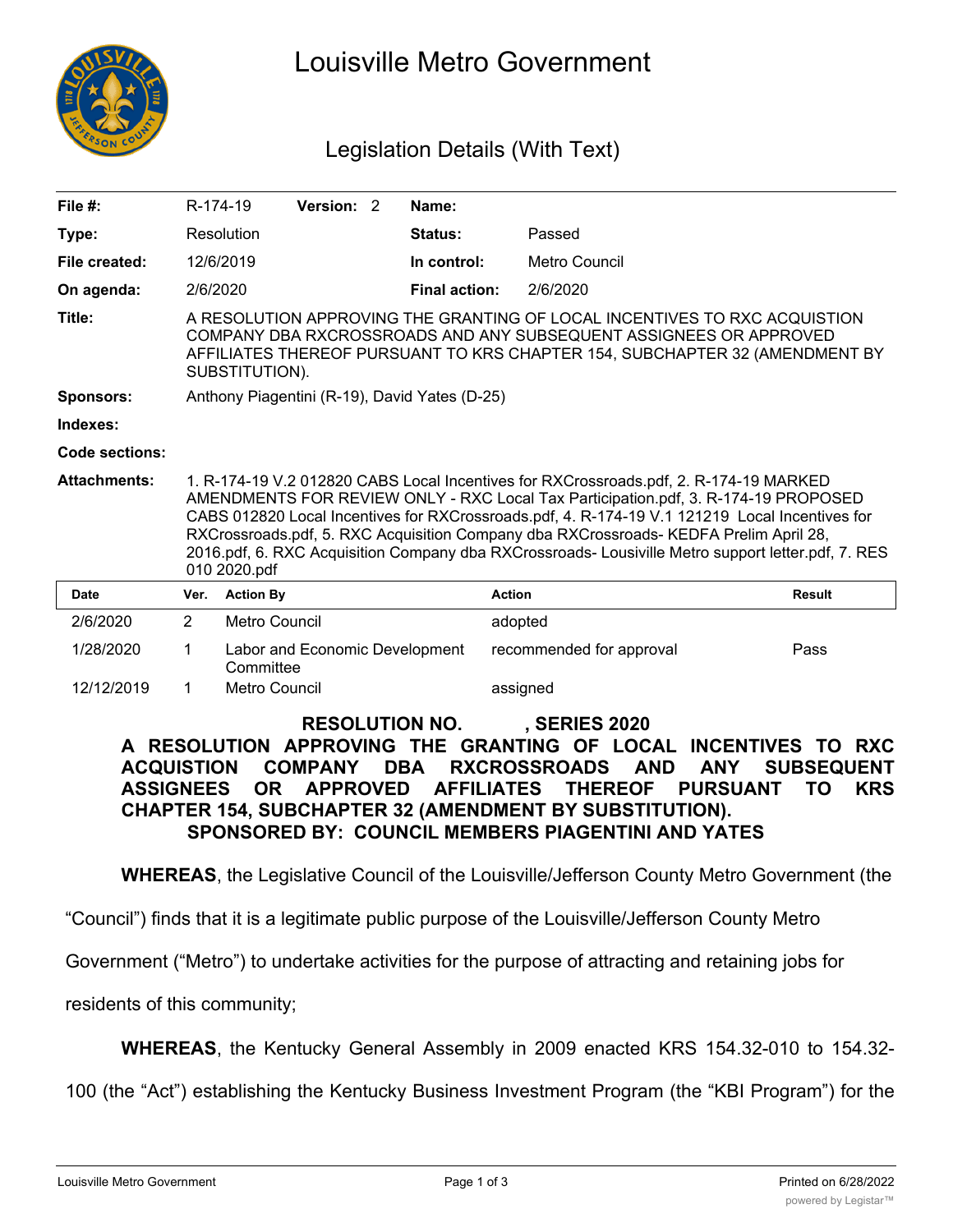purpose of encouraging the development and expansion of the service and technology industry in Kentucky;

**WHEREAS**, the KBI Program provides state incentives to businesses which locate or expand in the Commonwealth, including regional or national headquarters, thus creating and preserving jobs for Kentuckians;

**WHEREAS**, the KBI Program encourages local governments to participate in these incentives for businesses within their jurisdictions;

**WHEREAS**, the Council finds that offering the local incentives authorized by KBI Program for the purpose of attracting and retaining businesses is in furtherance of the public purposes of Metro and will benefit Metro by creating new sources of tax revenue for the support of the public services provided by Metro; and

**WHEREAS,** Rxc Acquistion Company Dba Rxcrossroads has applied for the benefits authorized under the KBI Program to assist its expansion of existing operations to 5101 Jeff Commerce Drive, Louisville, KY.

#### **NOW, THEREFORE, BE IT RESOLVED BY THE LEGISLATIVE COUNCIL OF THE LOUISVILLE/JEFFERSON COUNTY METRO GOVERNMENT (THE COUNCIL) AS FOLLOWS:**

**SECTION I:** That the Council does hereby approve participating in the grant of incentives to Rxc Acquistion Company Dba Rxcrossroads (the "Company"), and any subsequent assignees and approved affiliates thereof, under the KBI Program, subject to the Company satisfying the requirements set forth in the Act, including minimum full time jobs, investment, and wage and employee benefits, and subject to the terms of this Resolution.

**SECTION II:** That the Council does hereby agree to participate in the grant of incentives under the KBI Program by contributing one-half of one percent (0.5%) of the local occupational tax pursuant to the provisions of KRS 154-32.090. The State to Local participation ratio in this grant of incentives shall be 75% to 25%, and the Company shall pay a minimum average salary equal to or